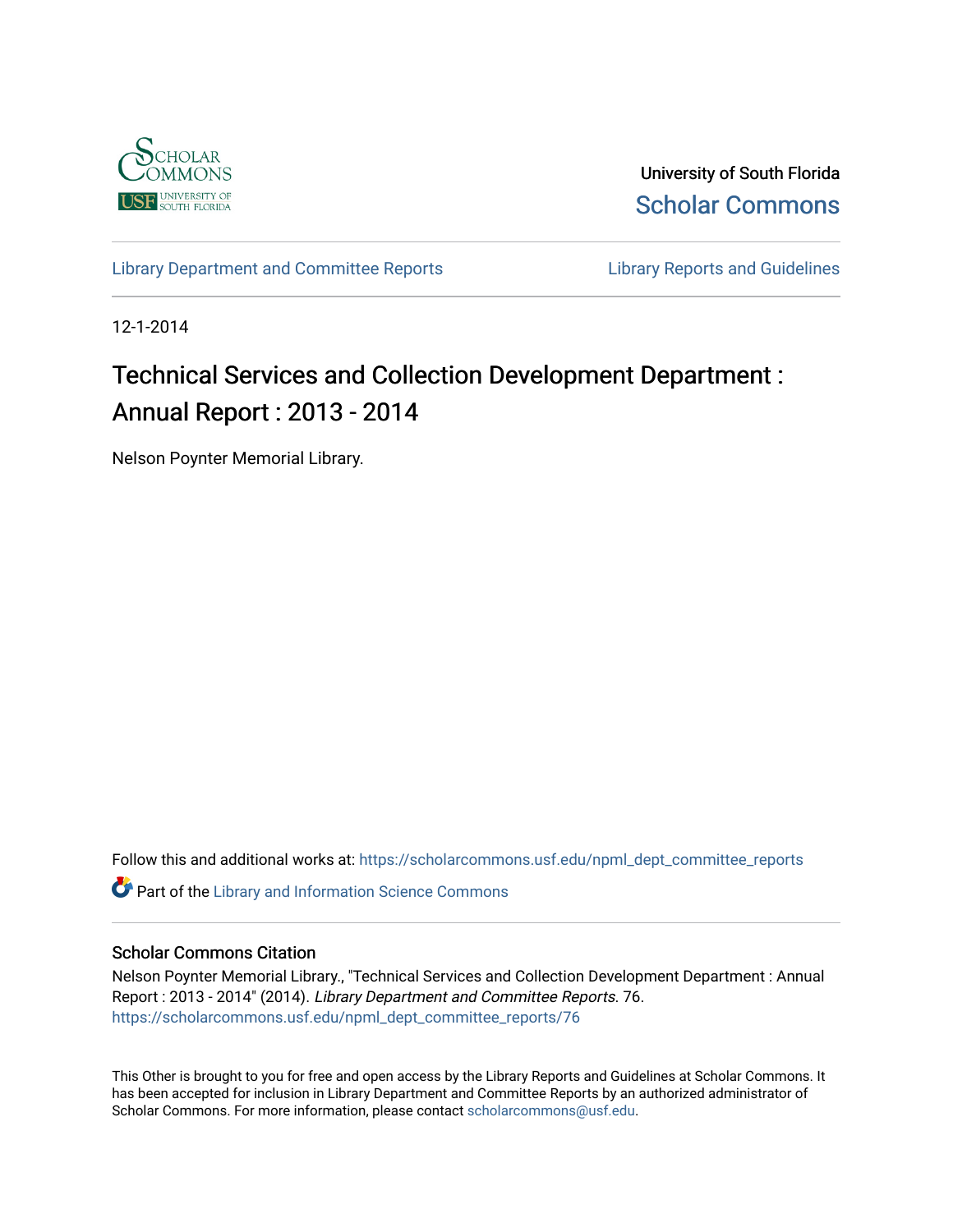# **Technical Services and Collection Development Department Annual Report July 1, 2013 – June 30, 2014**

University of South Florida St. Petersburg

*Compiled by Patricia Pettijohn and Kaya van Beynen with input from Carol Hixson* 

2014

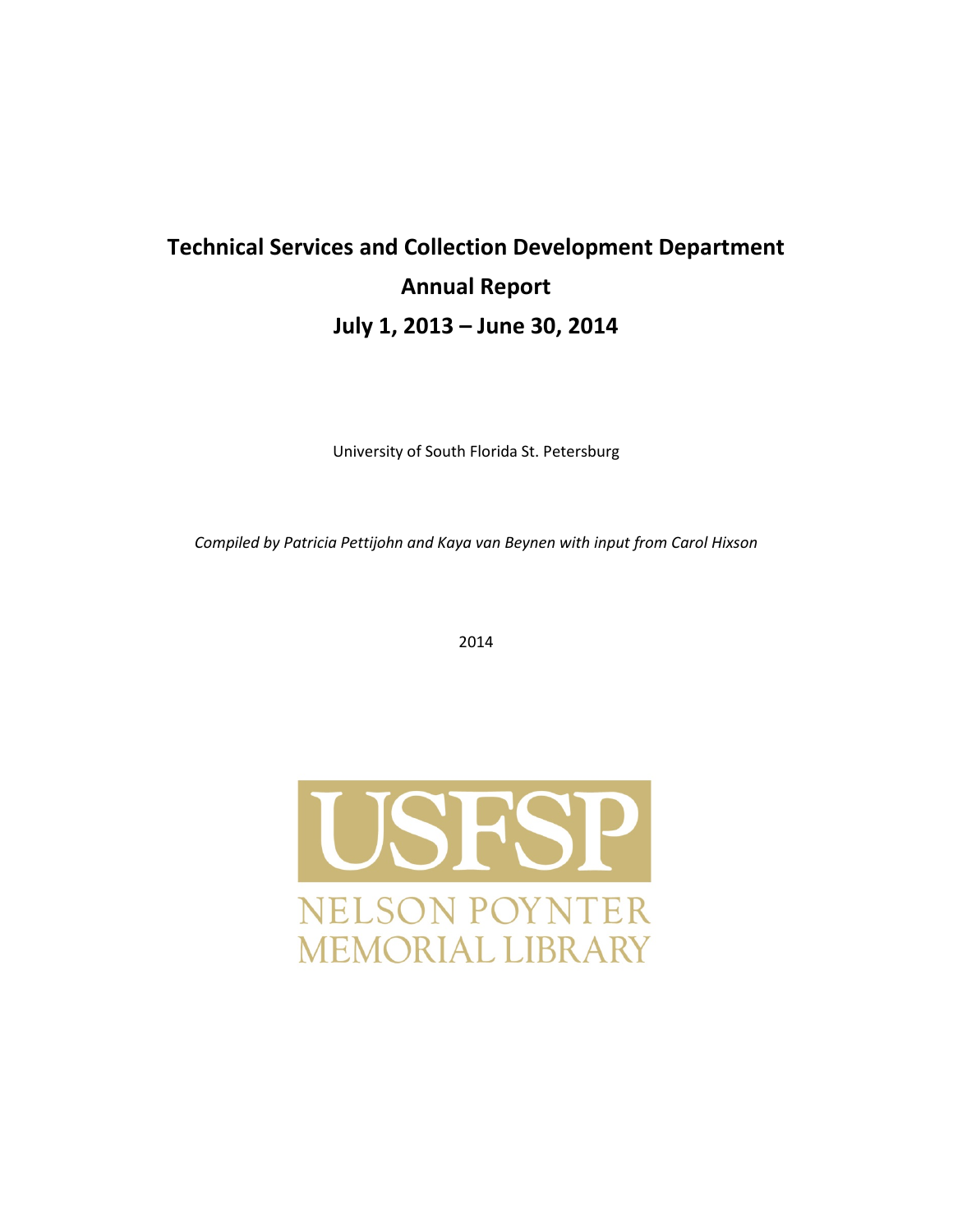#### **Statistical Snapshot:**

|                                                    | 2013/14 | 2012/13 | 2011/12 | 2010/11 | 2009/10 | 5 year<br>Change |
|----------------------------------------------------|---------|---------|---------|---------|---------|------------------|
| <b>Monograph Titles</b><br><b>Cataloged</b>        | 1,962   | 2,148   | 4,005   | 3,278   | 6,979   | $-57%$           |
| <b>Juvenile Titles</b><br><b>Cataloged</b>         | 249     | 245     | 194     | 135     | 139     | 40%              |
| <b>Media Titles</b><br><b>Cataloged</b>            | 348     | 497     | 340     | 552     | 531     | $-17.5%$         |
| <b>Total Books &amp;</b><br><b>Media cataloged</b> | 2,559   | 2,890   | 4,543   | 3,965   | 7,649   | $-34.50%$        |
| <b>Periodicals</b><br><b>Received</b>              | 2,373   | 2,669   | 2,757   | 2,832   | 3,156   | $-35%$           |
| <b>Periodicals</b><br>Withdrawn                    | 2,358   | 11,006  | 13,366  | 5,749   | 3,426   | 70%              |
| <b>Total Periodicals</b>                           | 194,157 | 194,142 | 202,479 | 202,436 | 205,353 | $-5%$            |
| <b>Active Serials</b><br><b>Titles</b>             | 120     | 120     | 119     | 133     | 133     | $-5%$            |
| <b>Total Microfiche</b><br>(by piece)              | 2,045   | 2,045   | 705,127 | 724,709 | 737,363 | $-99.7%$         |
| <b>Total Microfilm</b><br>(rolls)                  | 7,118   | 7,118   | 10,396  | 11,386  | 11,386  | $-41%$           |
| <b>Total Microform</b>                             | 9,163   | 9,163   | 715,523 | 736,095 | 748,749 | $-184.70%$       |
| <b>Books</b><br><b>Titles Added</b>                | 2,211   | 2,733   | 4,203   | 3,413   | 7,118   | $-25%$           |
| <b>Books</b><br><b>Titles Withdrawn</b>            | 3,888   | 15,278  | 14,082  | 4,539   | 1,411   | 175%             |
| <b>Books:</b><br><b>Total Titles</b>               | 199,861 | 201,538 | 214,423 | 224,302 | 225,428 | $-12%$           |

# **Departmental Overview:**

Collection Development & Technical Service (CD&TS) is responsible for the acquisition, cataloging, preservation, physical processing and management of library materials in all physical formats, manages the materials budget, and provides annual statistics that describe technical activities and physical collections. The department provides analysis of the overall strengths and weaknesses of the collections, and collaborates with librarian liaisons to provide discipline and subject-specific reports, and to identify material for deselection, renewal, and preservation. The Head of Collection Development &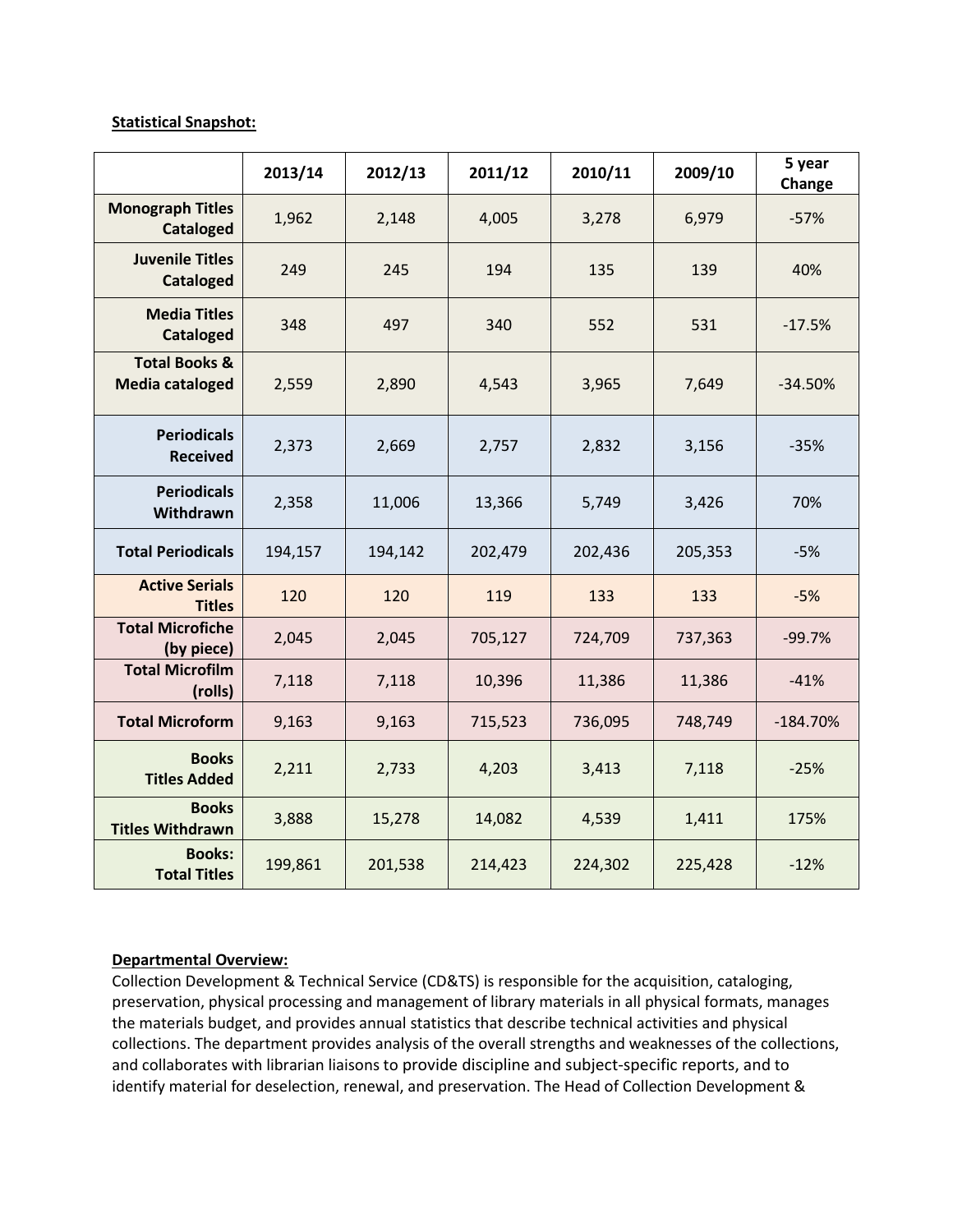Technical Services coordinates the library liaison program, and selects materials in all subject areas as required. The department works with book donors and gift materials.

The department experienced substantial change during the 2013/14 academic year. Two employees of long standing resigned in August at the start of the 2013/14 fiscal year. The position of Manager of Library Operations, vacant for 6 months, was filled in late January 2014 by Marcela Estevez. The position of Serials Coordinator remained vacant for the entire 2013/2014 fiscal year. In addition, both experienced student assistants graduated in May 2014, leaving these positions vacant, with new student assistants requiring considerable training.

#### **Significant Departmental Accomplishments:**

#### **Collection Development**

The collection continues to be reshaped by strategic deselection and relocation of print materials, in conjunction with continuing remodeling of library spaces. Large-scale weeding projects begun in the 2012-2013 fiscal year were either completed or substantially moved forward in 2013-2014. Major changes included the relocation of the juvenile collection, including judicious trimming of dated and incomplete materials, and the elimination of the juvenile reference collection. In addition, microfilm and microfiche continue to be withdrawn, in some cases retrospectively, as were tens of thousands of print journal issues.

Titles that USFSP acquired in microfilm were originally intended as archival copies of core journals, many of which are now available in JSTOR, Project Muse or other databases offering perpetual digital access. Thus, microform had become redundant, and the large metal microform cases occupied valuable space on the first floor. Many ERIC files are now open access, while others are available through interlibrary loan. Microform of local and regional newspapers, and titles not digitally available, were moved to the third floor.

As a result of the loss of staff in August 2013, and the need to train new student assistants, liaisons were asked to moderate weeding activities in August 2013, but once new student assistants had been trained in fall 2013, weeding activities resumed.

| <b>Titles Added</b>          | 2,211   |
|------------------------------|---------|
| <b>Titles Withdrawn</b>      | 3,888   |
| Total Titles Held 6/30/2014  | 199,861 |
| <b>Volumes Added</b>         | 2,254   |
| <b>Volumes Withdrawn</b>     | 3,979   |
| Total Volumes Held 6/30/2014 | 219,752 |

Media Collection

• Liaisons and department staff worked on a major weeding and upgrading of the library Media Collection. Media materials were analyzed to identify outdated formats, such as VHS and cassette tapes, with librarian liaisons identifying core media titles. Many non-academic and VHS format videos were removed from the collection.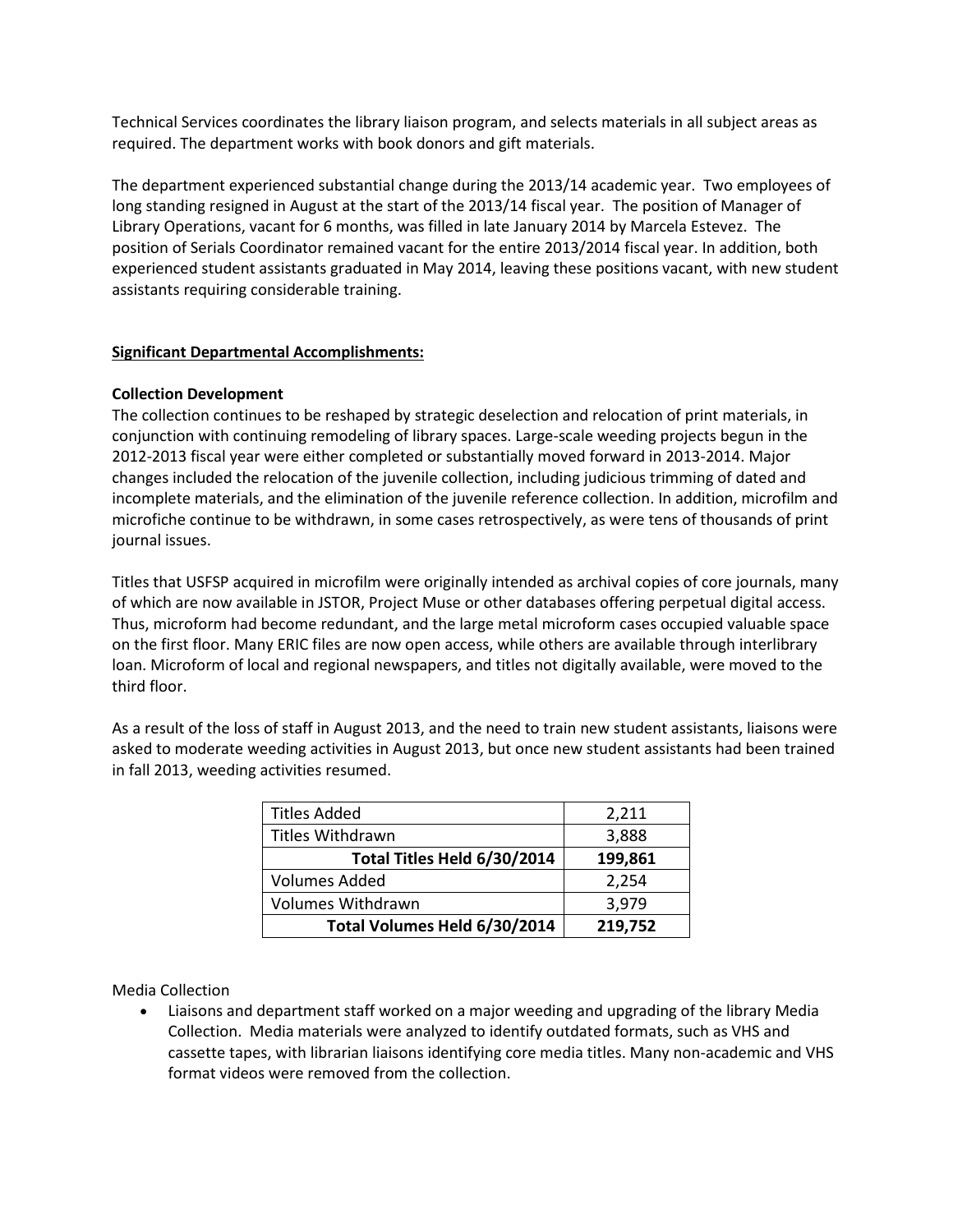• Important videos in VHS format were systematically searched to ascertain whether DVD or streaming formats were available for purchase into the Poynter Library collections. Core academic films in many cases are expensive and sometimes are difficult or impossible to replace with DVDs or streaming content.

#### Juvenile Collections

• Relocating the Juvenile collections was a major project of the 2013/2014 year. The first phase of this project involved identifying titles for deselection from the Instructional Materials, Easy Reading, Non-Fiction, and Young Adult Fiction Collections. Although some juvenile titles were identified and withdrawn in spring 2013, over 2,000 juvenile titles were withdrawn in the 2013- 2014 fiscal year.

# Circulating Collection

• Weeding was completed in the A, GR-GV, L, R, S, T classes, and substantive deselection was done in the H, J, K and E ranges. The circulating collection was checked for duplication, with almost all second copies removed. Numerous circulation reports were produced to help guide liaisons in weeding by identifying low-use, and in some cases, null-use, items Outdated and revised editions were removed, as were print materials available online. The steady and substantial progress of this deselection project is represented in the number of items withdrawn from the library's general circulating collection; in 2013/14, 3,888 titles were withdrawn, while in 2012/13 almost 15,000 titles were deselected from the general circulating collection.

# Periodical Collections

• Newspapers and oversized journals were culled, and relocated. The browsing journal section was relocated, and reduced in size. Working with librarian Deb Henry, and an Access Services student assistant, print journals that were available electronically were deselected from the Marine Sciences collection and sent to USF Tampa or to campus recycling.

| Periodicals Held (6/30/13)       | 194,142 |
|----------------------------------|---------|
| Periodicals received             | 2,373   |
| Periodicals withdrawn            | 2,358   |
| Total Periodicals Held 6/30/2014 | 194,130 |
| Claims placed                    | 54      |
| Claims received                  | 8       |
| Serials received                 | 113     |
| <b>Active Serials Titles</b>     | 120     |

#### Microfiche and Microfilm Collections

| <b>Total Microfiche</b>              | 2.045 |
|--------------------------------------|-------|
| <b>Total ERIC microfiche</b>         |       |
| ERIC microfiche withdrawn            |       |
| Total ERIC microfiche (6/30/2013)    |       |
| Total Fiche without ERIC (6/30/2014) | 2,045 |
| Fiche Withdrawn                      |       |
| Fiche added                          |       |
| Total Fiche without ERIC (6/30/2013) | 2,045 |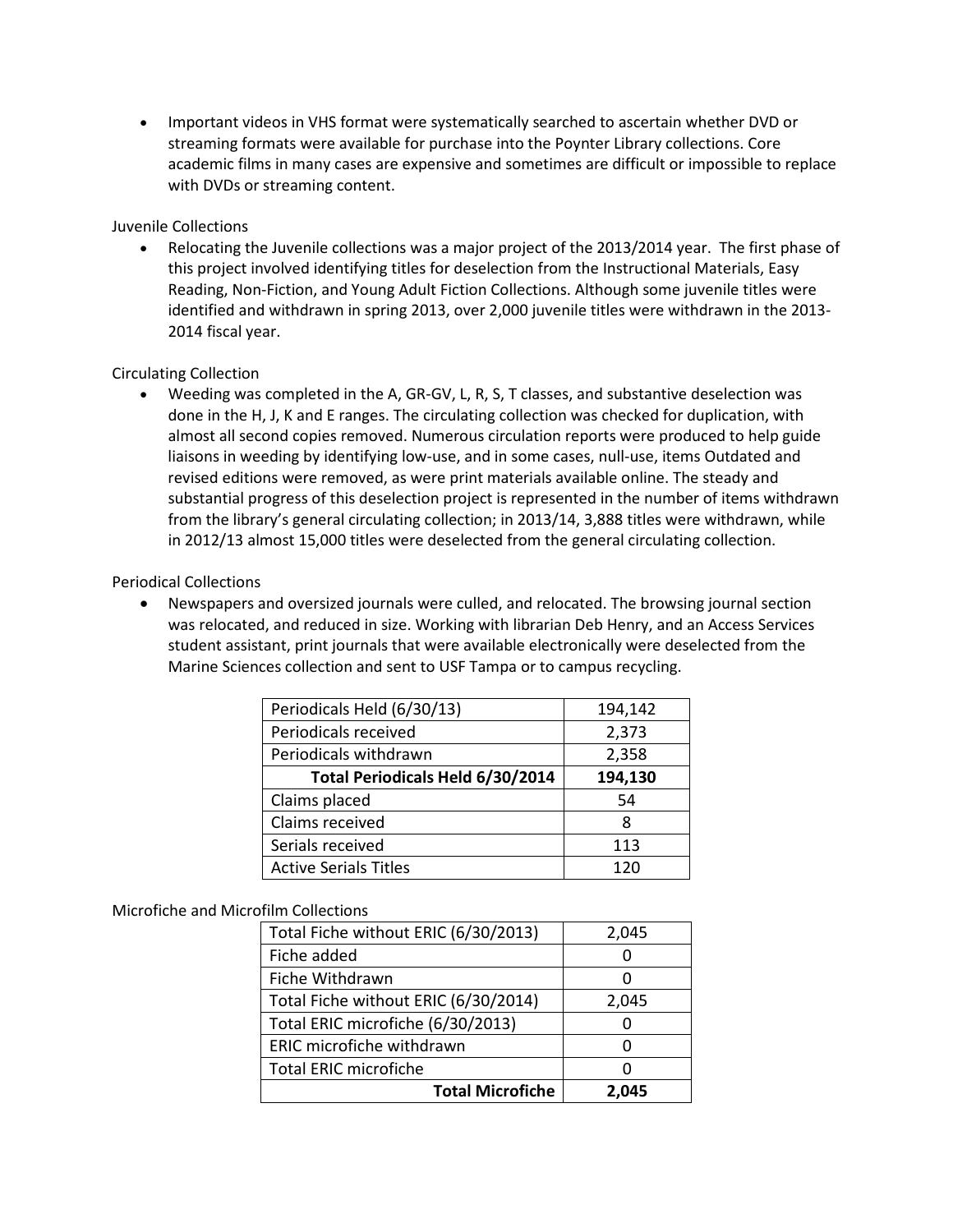| Total Film by roll (6/30/2013) | 7,118 |
|--------------------------------|-------|
| Film added/withdrawn           |       |
| Total Film by roll (6/30/2014) | 7,118 |
| <b>Total Microfilm Volumes</b> | 7,307 |
| Total Microform (6/30/2014)    | 9,163 |

Notable Donations

- The CD&TS department received and vetted a donation of 146 Education books on assessment, leadership and qualitative research methods. Current and non-duplicate books were added to the circulating collection.
- Due to limits on staff time and shelf space, guidelines on the acceptance of gift materials were created that now require donors to submit lists of materials before donation.

# **Technical Services**

The Technical Services unit focuses on acquiring content and making it available to patrons quickly. To achieve efficient purchasing and accurate cataloging of acquisitions, the staff orders and receives materials, processes and catalogs items, and pays invoices in compliance with USFSP and USF System policies. Staff manage the checking in and claiming of periodicals and serials in all formats. Cataloging of materials utilizes Library of Congress classification for all items except juvenile books, which are classed using Dewey decimal system.

| Monographs cataloged: Volumes      | 2,005   |
|------------------------------------|---------|
| Monographs cataloged: Titles       | 1,962   |
| Juvenile books cataloged: Volumes  | 249     |
| Juvenile books cataloged: Titles   | 249     |
| Media cataloged: Volumes           | 373     |
| Media cataloged: Titles            | 348     |
| <b>Total Cataloged: Volumes</b>    | 2,627   |
| <b>Total Cataloged: Titles</b>     | 2,559   |
| Total Book Titles Held (6/30/2013) | 201,538 |

#### **Departmental and Library Policies**

- The *Gifts of Library Materials Guideline* was revised and approved by the Library Leadership Team. (see:<http://hdl.handle.net/10806/10208> )
- The *Test Collection Guideline* was revised and approved by the Library Leadership Team. (see:<http://hdl.handle.net/10806/10023> )

#### **Library Displays**

• Librarian Patricia Pettijohn created a library book and media display in celebration of Gay Pride in June 2014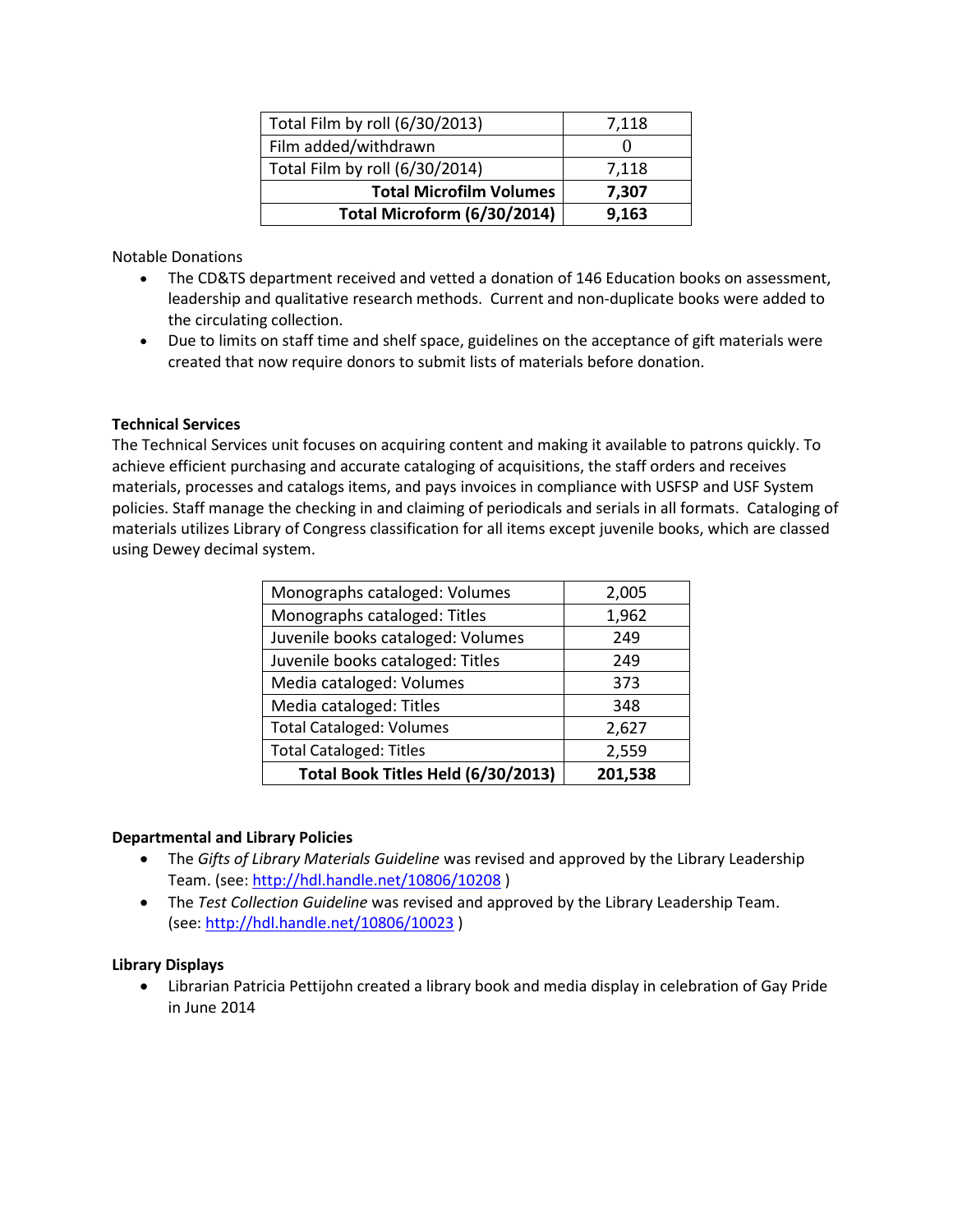#### **Library Liaison Program**

- The Librarian Liaisons had monthly meetings during the fall and spring semesters to discuss revisions to the subject liaisons and to coordinate the collection development and weeding projects.
- With the hiring of new librarian Tony Stamatoplos, the library liaison program was revisited in terms of subject assignment. Based on his past expertise as a subject liaison at Indiana University-Purdue University Indianapolis and his M.A. in Anthropology, he was assigned responsibility for the Anthropology and Criminology Departments.
- USFSP continued to expand its academic offerings in the STEM fields by creating new undergraduate program in Mathematics and Physics. Based on her expertise as the science librarian and her M.Sc. In Marine Science, Librarian Deb Henry was assigned as subject liaison to these programs.
- The Nelson Poynter Memorial Library webpage for the CD&TS department was edited to represent these changes to the library liaison program.

# **Collection Assessments Technical Reports**

National Council for Accreditation of Teacher Education (NCATE) Accreditation Review

• A collection assessment of the Library Resources and Services in support of the College of Education programs for their NCATE Accreditation Review was produced in January 2014. (see:<http://hdl.handle.net/10806/9101> )

New Masters of Accounting Graduate Program

• A collection assessment of library accounting resources was conducted in support of a new Masters of Accounting program in the Kate Tiedemann College of Business. (see: http://dspace.nelson.usf.edu/xmlui/handle/10806/12757)

New Minor in Physics

• A collection assessment of library physics books and databases was conducted in support of a new Minor in Physics in the College of Arts & Sciences (see:<http://hdl.handle.net/10806/9140> )

# **Significant Personnel Accomplishments:**

#### **Service:**

Patricia Pettijohn :

Library Service:

- Library Faculty Council, Chair
- Poynter Library Liaisons Team, Chair
- Poynter Library Leadership Team, member

University Service:

- USF System Faculty Council, member
- Chancellor's Advisory Council on Diversity and Inclusive Community, University of South Florida St. Petersburg

#### **Professional Development:**

The Department continues to respond to substantive changes in cataloging practices, integrated library system features, and system and state-wide initiatives. All require constant procedure review, operation modification and staff training. During the past year, the department has demonstrated flexibility and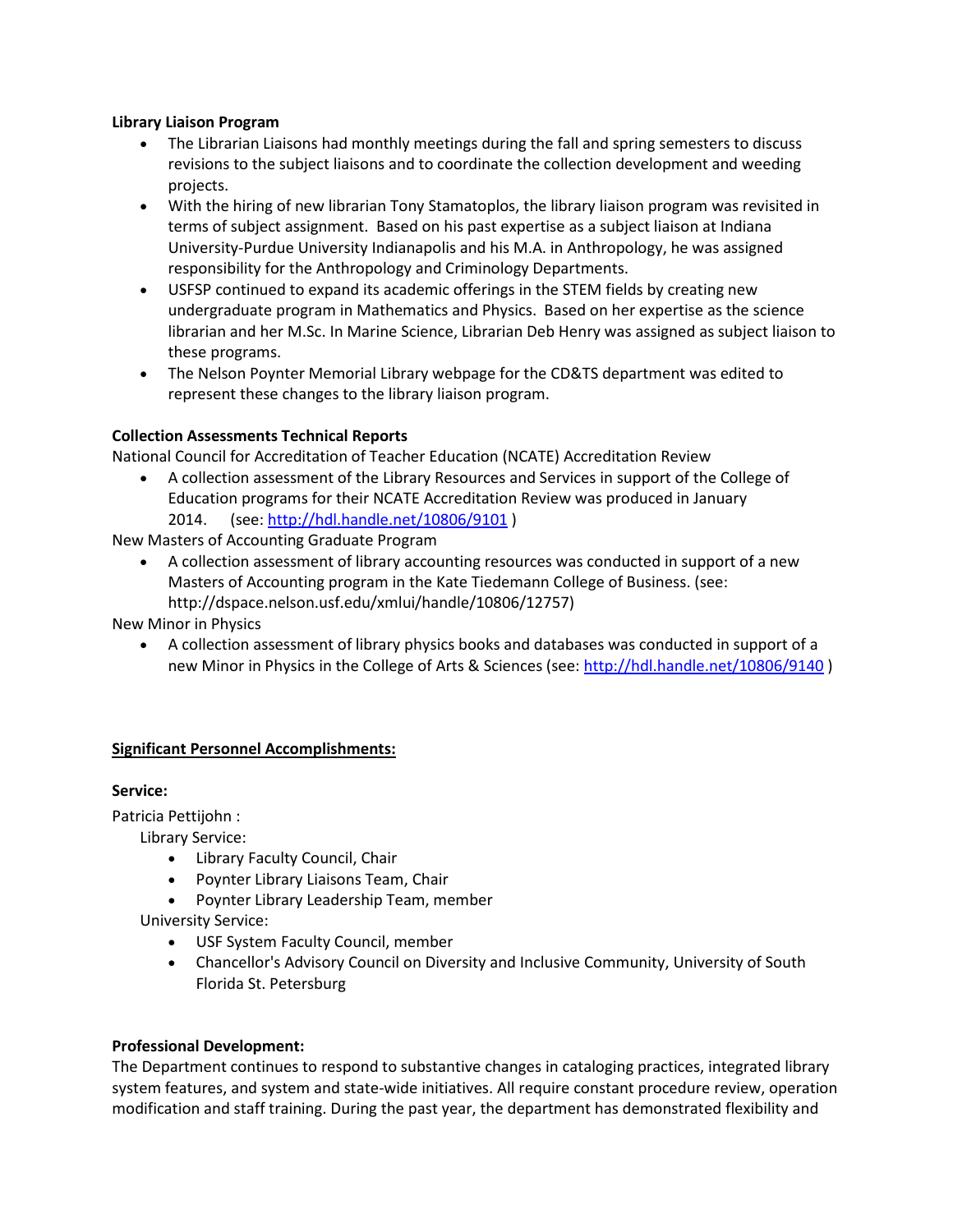openness to change by assuming adjusting to re-assignments of duties and adopting new approaches to ensure that core functions are performed in a timely manner.

Patricia Pettijohn:

- Using Federal Contracts to Enhance School & Campus Security, July 17, 2013
- Florida Digital Newspaper Library: Ethnic Newspapers Database, SEFLIN, September 12, 2013
- Fair Use for Educators: Creative Commons Licenses and Media Labeled for Reuse, NEFLIN, December 10, 2013
- Using RDA for Serials Cataloging, Lyrasis, March 6, 2014
- How Practicing Professionals Can Get Hands-On Experience in Digital Curation, LYRASIS Town Hall at Georgia Tech Global Learning Center, June 24, 2014

#### Marcela Estevez:

TBLC Webinars

- Introducing RDA 1: Structure, Principles and Core Elements
- Introducing RDA 2: Resource Description
- Introducing RDA 3: Access Points in Bibliographic Records
- Understanding FRBR for RDA and Beyond
- RDA/MARC for Copy Cats, Part 1, Matching (Books)
- RDA/MARC for Copy Cats, Part 2, Matching (Books) Online
- RDA/MARC for Copy Cats, Part 3, Editing (Books)

SWFLN Webinars

- Linked Data: What is it and How Does it Relate to RDA?
- MARC, BIBFRAME, and their Relationships with RDA
- Intermediate Collection Development: Assessment, Policy and Budgets

USF Training

- Purchasing Hands On Requisition
- Financial Systems Introduction
- Financial Systems Intermediate
- Finance Mart Reporting
- General Ledger
- PCard Holder Training
- PCard Reconciliation
- Overview of FWS & Student Employees

#### **Future Challenges:**

The Collection Development and Technical Services Department has faced major challenges in the past five years. Decreases in staffing and funding for materials have coincided with dramatic changes in the ways research materials and library content are acquired, licensed, accessed and stored. At the same time, the University of South Florida St. Petersburg has developed as a separately accredited institution, experiencing annual increases in numbers of academic programs and student and faculty FTE. As new courses and programs require library resources, collections are constantly assessed and developed to support new areas of research and teaching.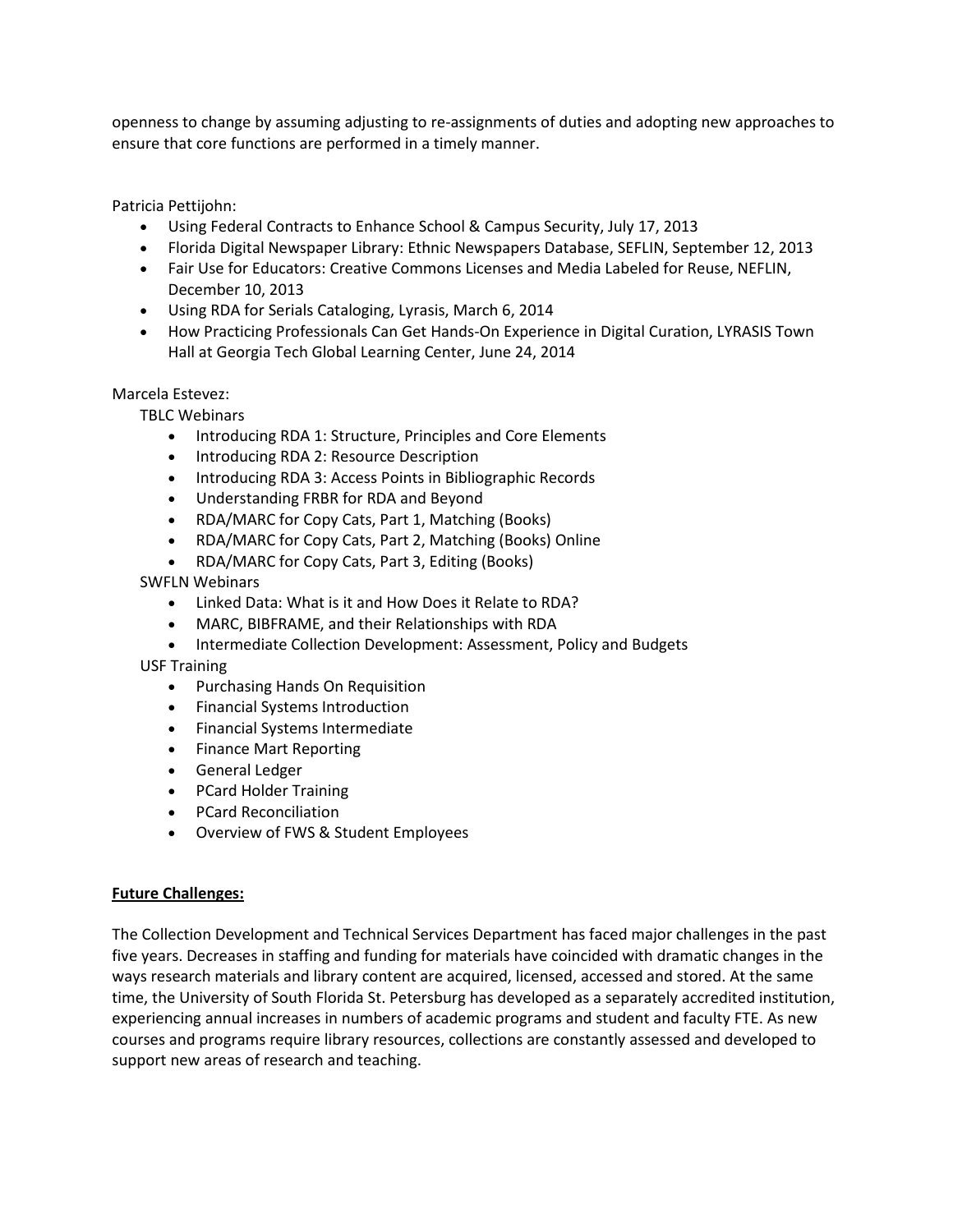Online Resources

• The library is committed to support student and faculty learning and research, including a growing commitment to distance learning. Digital content is the preferred format for many library resources formerly acquired in print, and these resources are increasingly accessed through USF system or statewide bundled packages, to which USFSP contributes a share based on student FTE and weighted academic programs. As a result, USFSP students and faculty have access to a vast variety of databases, journals and research content online. The USFSP library faces both challenges and opportunities as we reshape collections, both to leverage online resources, and to enhance and develop collections uniquely suited to the USFSP community.

Deselection and Relocation of Library Materials and Collections

As the library is adapting to new student learning patterns, the library's circulating collections have undergone significant changes to reflect and support these new needs. As such, the CD&TS department has had to devote increased staff time to projects involving deselecting and relocating materials and collections. For CD&TS this has essentially two components: the technical services aspect, requiring inventory control, data entry, and physical processing, including shipping; and the collection development aspect, involving provision of reports to liaisons, development of weeding guidelines, oversight of weeding assignments, and weeding in areas uncovered by other liaisons.

Next Generation Integrated Library System (ILS)

• The move towards a shared statewide bibliographic catalog has required frequent changes in library technical services workflows, as well as requiring constant training and updating of procedures. The shared bibliographic environment has much potential for streamlining procedures of all kinds, and has already resulted in workflows almost entirely concentrated on the addition of USFSP holdings to existing bibliographic records.

Problematic Integration between Budgetary, Library, and Learning Systems

• Increasingly complicated processes required by USFSP and State fiscal policies have increased reliance on the FAST system for budget control, a system with no crosswalk to the acquisitions module of ALEPH, the LMS. This has placed an increasing burden on the Dean's Executive Administrative Specialist, who is responsible for oversight and reconciliation of library purchasing in FAST. Various approaches to relieve these issues are being explored.

Collection Assessments

• Demand for collection assessments to support new course and programs, as well as regional and programmatic accreditation has increased. These requests are often made very close to the deadline and require a quick turnaround. Assessments are completed both with and without liaison collaboration. While the Library works diligently to assist the Colleges in these efforts, the lack of adequate notice from the Colleges and academic departments for collection assessments places a burden on the department and the librarian liaisons. The Dean has addressed this issue with the Colleges numerous times, with little impact.